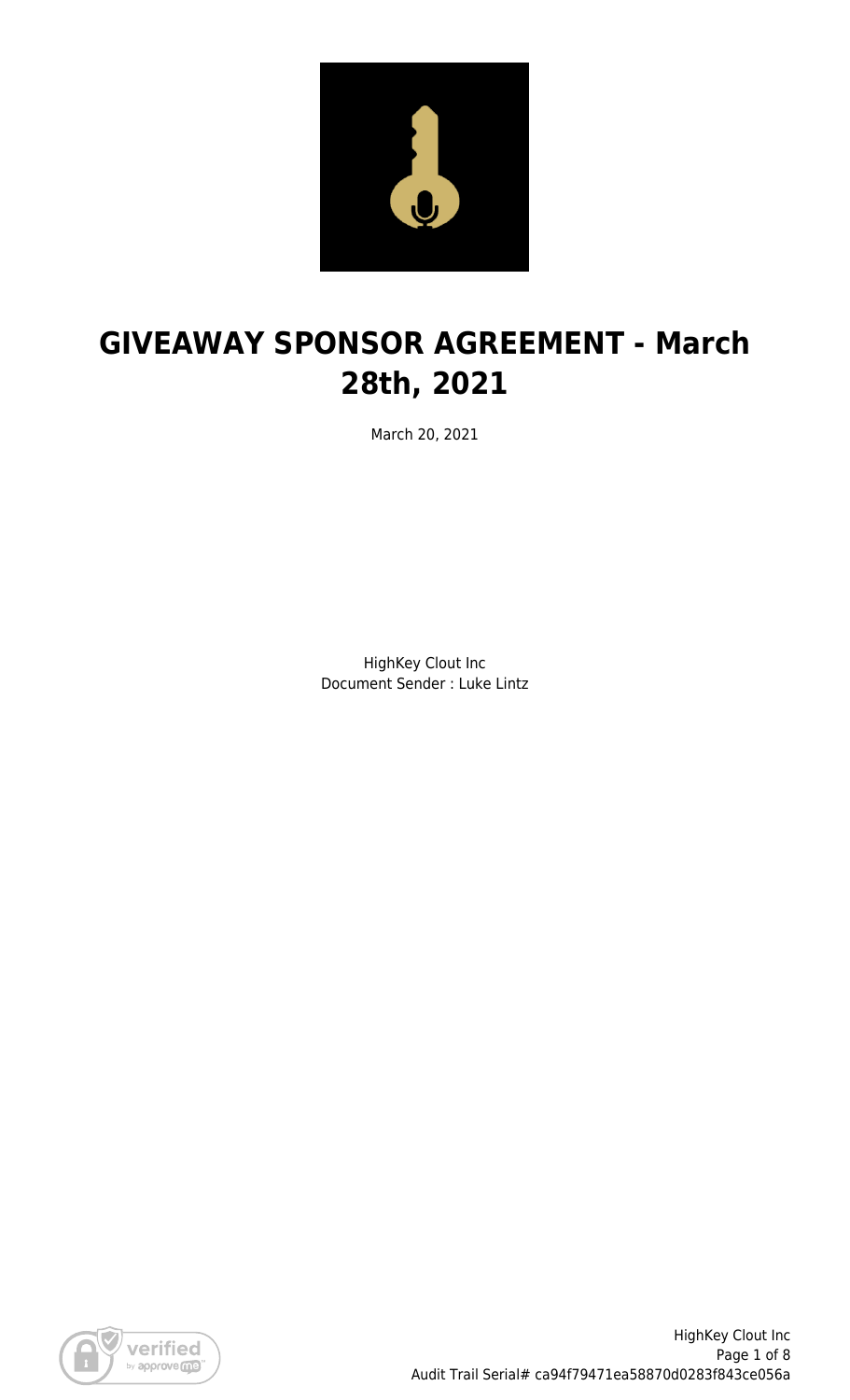## GIVEAWAY SPONSOR AGREEMENT - March 28th, 2021

This agreement ("Agreement"), which is made and entered into as of the date of Company's signature below (the "Effective Date"), by and between {{billing\_first\_name}} {{billing\_last\_name}}, ("Client"), with an address of {{billing\_address\_1}}, {{billing\_city}}, {{billing\_postcode}}, {{billing\_country}}, , Attn.: {{billing\_first\_name}} {{billing\_last\_name}}, Email: {{billing\_email}}, on the one hand, and HighKey Enterprises LLC ("Company"), with an address of 250 Ave Ponce de Leon, Ste 301 PMB 0801, San Juan, PR 00918, Attn: Luke Lintz, Email: accounting@highkeyclout.com, on the other hand, constitutes the terms and conditions for Sponsor's participation in one (1) of Company's giveaways (the "Giveaway"). Sponsor and Company are sometimes hereinafter collectively referred to as the "Parties" or individually as the "Party".

1. Sponsor's Participation in The Giveaway. In consideration of the Participation Fee (as defined herein below), Company will include Sponsor in the Giveaway in accordance with the following. While the terms & conditions of the Giveaway are still being finalized, during the Giveaway Period (as defined herein below), Company's Instagram account (@highkeyclout, or such other Instagram account as directed by Company) will "follow" Sponsor's Instagram account and, as a condition of entering the Giveaway and in an effort to drive traffic to Sponsor's Instagram account, Company shall require each entrant to "follow" Sponsor's Instagram account. The Sponsor Instagram account to be included in the Giveaway is as follows:

("Sponsor's Instagram Account(s)")

Company estimates that by sponsoring the Giveaway, Sponsor's Instagram account may have an estimated gain of Thirty Five Thousand (35,000) Instagram followers. However, Company makes no representation or warranty that Sponsor will gain any followers and, in the event Sponsor does gain followers, makes no representation or warranty regarding the retention of the followers, as the Parties acknowledge that social media user retention is largely based on content and Company makes no representation or warranty that Sponsor's content will retain said followers post Giveaway Period. Accordingly, it will solely be Sponsor's obligation to retain the followers.

- 2. Giveaway Launch Date / Giveaway Period. The tentative launch date of the Giveaway is currently scheduled to be on or about March 28th and will run for seven (7) days (i.e., the Giveaway will end on or about April 4th, 2021) (the "Giveaway Period"); provided, said date(s) and/or the Giveaway Period may be reasonably altered at Company's sole discretion.
- 3. Giveaway Promotion: Prior to and during the Giveaway Period (the dates and times of which shall be determined by Company), Company shall engage social media influencers to promote the Giveaway via their Instagram accounts. As of the date hereof, Company has engaged @paulwesley on Instagram to promote the Giveaway.
- 4. Participation Fee. In full consideration for the Sponsor's participation in the Giveaway, Sponsor will pay Company the guaranteed pay-or-play sum of U.S.Six Thousand Dollars (\$6,000) minus any applicable discounts directly given by Company (the "Participation Fee"). If the payment is made via credit card or PayPal there will be a merchant processing fee of four percent (4%) thereof, added to the participation fee. Company shall be deemed pay-or-play upon execution of this Agreement. Sponsor shall pay to Company the Participation Fee via credit card, Wire Transfer or PayPal upon Sponsor's execution of this Agreement into the following accounts (Sponsor to inform Company where the Participation Fee was sent):

Account Name: HighKey Enterprises LLC Account Number: 030229162 Bank Address: 208 Av. Luis Muñoz Rivera, San Juan, 00918 Routing Number: 021502011 Swift Code: BPPRPRSX Beneficiary Address: 250 Ave Ponce de Leon, Ste 301 PMB 0801, San Juan, PR 00918

Please Note: This is a USD currency bank account

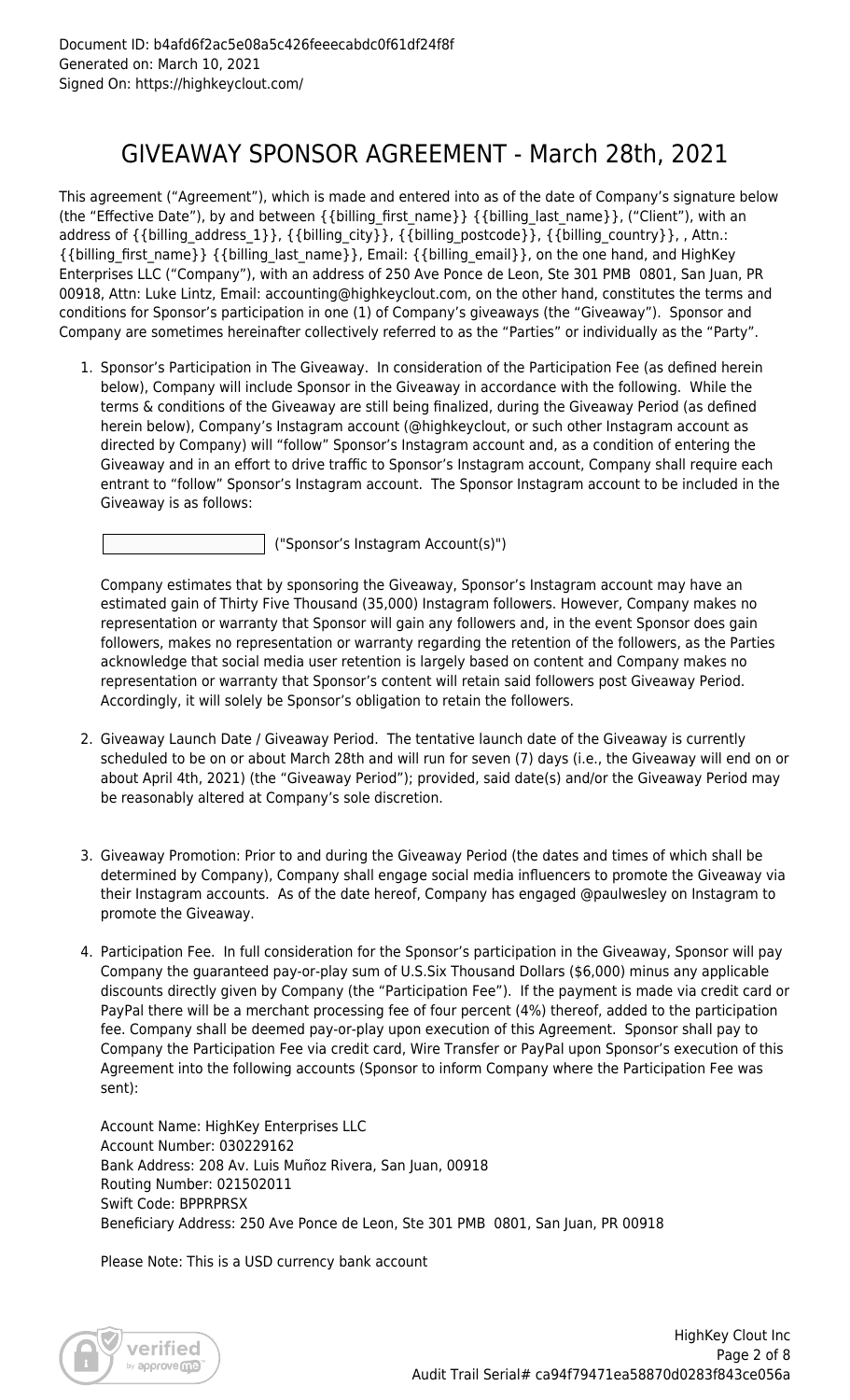Unless and until Sponsor pays and Company receives the Participation Fee in whole, Company shall be under no obligation to include Sponsor in the Giveaway. By executing this Agreement, Sponsor agrees to refrain from initiating any chargebacks. Defaulting on any payments will result in immediate termination of all services.

- 5. Sponsor's Giveaway Social Media Posts. While not required, Sponsor is encouraged to promote the Giveaway on Sponsor's social media platforms. The creative of said social media posts shall be at Sponsor's discretion, provided Sponsor shall include the required hashtags and "@"s provided to Sponsor for inclusion therein, as well as #Giveaway.
- 6. Ownership.
	- Deliverables. "Deliverables" means each item of social media content Company causes to be posted by Company and/or any of her affiliates, employees, sponsors, and/or associates, including, without limitation, the influencers, in connection with the Giveaway, including any photographs, video footage, artwork and written work identified. Company will retain all ownership rights in the Deliverables, subject to the terms of a license provided for Sponsor Materials (as defined below) and shall have the right to use, reuse, reproduce, copyright, and exhibit them in any/all manners.
	- o Sponsor Materials. Sponsor may provide Company with materials owned by the Sponsor or another third party ("Sponsor Materials"), for use in connection with the Deliverable(s), including, without limitation, Sponsor's name, likeness, and/or social media handle. Sponsor Materials shall remain the sole and exclusive property of Sponsor and/or the respective third party, as applicable, including all intellectual property rights therein; provided, Sponsor hereby grants or will cause to be granted to Company a non-exclusive, royalty-free, perpetual, irrevocable, worldwide license to use, copy, distribute, display, perform and transmit the Sponsor Materials as incorporated in the Deliverables; provided, notwithstanding the foregoing, nothing herein shall require Company to remove and/or delete any social media content incorporating Sponsor Materials created and posted during the Giveaway Period following the duration of this Agreement (i.e., the Deliverables can live passively in perpetuity on Company's social media platforms). Sponsor represents and warrants he owns the right to license or sub-license any of the Sponsor Materials provided to Company.
	- o Company License. Solely during the Giveaway Period, Sponsor shall have the right to (i) promote or "whitelist" the Deliverables and (ii) share, like, and/or re-post the Deliverables solely on Sponsor's owned and operated social media channels; provided, Sponsor shall not be permitted to edit and/or modify the Deliverables before sharing, liking, and/or re-posting the Deliverables. Following the Giveaway Period, neither Party shall have the obligation to delete the Deliverables; provided, Sponsor shall not be permitted to "whitelist", promote, share, like, and/or repost the Deliverables following the Giveaway Period (i.e., there shall be no post Giveaway Period use of the Deliverables). Apart from the above, Sponsor will not exploit or distribute the Deliverables in any manner, including, without limitation, by using the Deliverables in any form of advertising or commercial tie-ins without the explicit permission of Company in each instance.
- 7. Representations and Warranties; Indemnity. Sponsor represents and warrants that (i) Sponsor has the full right and authority to enter into this Agreement, to grant the rights herein granted, and to perform its obligations hereunder; (ii) Sponsor shall comply with all laws, regulations, and Instagram rules in connection with the Sponsor Services, including, without limitation, the Federal Trade Commission ("FTC"); and (iii) any products given to Company for inclusion in the Deliverables and/or Giveaway, if any, are safe and merchantable for its intended purpose. Each Party shall indemnify the other against any third party liability, damages, costs and expenses (including reasonable outside attorneys' fees and costs) incurred by reason of any claim arising in connection with any uncured material breach of their respective covenants, representations, warranties or agreements herein. Any social media gain discussed by the parties is an estimate, and not a guarantee. Sponsor shall indemnify, defend, and hold harmless Company and their employees, agents, and representatives from and against any and all claims, suits, damages, liabilities, costs, and expenses (including reasonable outside attorneys' fees and court costs) arising out of or relating to the exploitation, production, manufacturing, and advertising of Sponsor's products and/or services and/or any element thereof, including, without limitation, Sponsor's social media accounts, any Sponsor Materials and/or advertising material furnished by Sponsor. Company shall have the right to approve any counsel retained to defend against any claim in which Company or its affiliates are named as a defendant. Additionally, Company shall have the right to

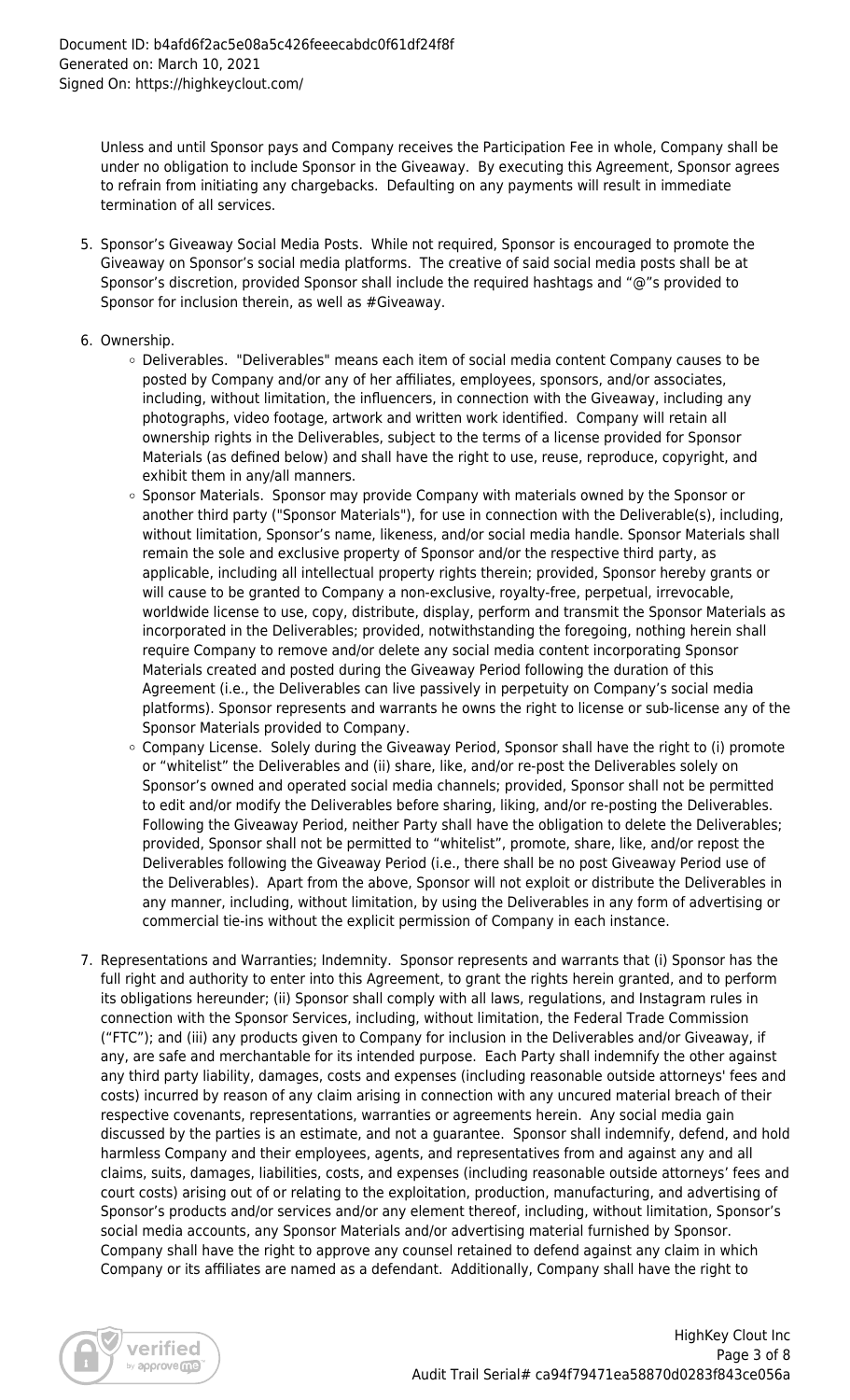control and participate in the defense of any such claim concerning matters that relate to Company. Sponsor will not settle any such claim without Company's prior written consent. This indemnification shall survive termination and/or expiration of this Agreement.

- 8. Confidential Information. "Confidential Information" means the proprietary information exchanged between each of the Parties, which includes, without limitation, non-public information (tangible or intangible) regarding a Party's products and services, campaigns, technology, designs, techniques, research, know-how, specifications, product plans, pricing, customer information, user data, current or future strategic information, current or future business plans, policies or practices, employee information, and other business and technical information, which is either (a) marked "confidential" or "proprietary" at the time of disclosure by the disclosing party; or (b) by its nature or content is reasonably distinguishable as confidential or proprietary to the receiving party. Each Party agrees to hold the Confidential Information in confidence and to not use or disclose it to a third party. The receiving party shall protect the Confidential Information by using the same degree of care, but no less than a reasonable degree of care (including reasonable security measures), to prevent the unauthorized use, dissemination or publication of Confidential Information as the receiving party uses to protect its own Confidential Information of like nature. If either Party authorizes the other to make copies of Confidential Information, the other Party's proprietary rights notices shall be reproduced in the same manner as the original Confidential Information. The receiving party may disclose the Confidential Information to its employees, agents, business, legal, and financial advisers and independent contractors with a need-to-know, only as necessary to fulfill the Services and provided such parties have executed a written non-disclosure agreement substantially as protective of Confidential Information as this Agreement. The receiving party shall promptly notify the disclosing party of any actual or suspected misuse or unauthorized disclosure of the disclosing party's Confidential Information. Confidential Information shall not include information that (a) is made generally available in the public domain prior to time of disclosure; (b) is or becomes publicly available through no act or omission by the receiving party; (c) was already in the receiving party's possession without restriction before receipt from the disclosing party and was not subject to a duty of confidentiality; (d) is rightfully disclosed to the receiving party by a third party without confidentiality restrictions; or (e) that the receiving party independently developed without use of or reference to Confidential Information. The receiving party may disclose the disclosing party's Confidential Information as required by law or court order provided: (i) the receiving party reasonably notifies the disclosing party in writing of the requirement for disclosure, unless notice is prohibited by law; and (ii) discloses only that portion of the Confidential Information legally required. Any such disclosure of Confidential Information shall not otherwise relieve receiving party of any of its obligations hereunder.
- 9. Force Majeure. If Company's services are prevented, rendered impossible, or unfeasible by sickness or disability of Company or the influencers, technology failure, unforeseen emergency of Company and/or the influencers, any act or regulation of any public authority, or by reason of riot, strike, acts of terrorism, epidemic, war or declaration of disaster by federal or state government, or other preventing acts (e.g., an event which causes a rapid spike in internet activity, like a celebrity death, etc.) (each a "Force Majeure Event"), it is understood and agreed that there shall be no claim for damages by either Party and Company shall not be deemed in breach of this Agreement. In the event of a Force Majeure Event, the parties agree to negotiate in good faith to reschedule service dates, subject to Company's availability, on the terms and conditions set forth herein.
- 10. Notices. All notices and other communications, including payments, under this Agreement shall be made in writing and shall be delivered by hand or sent by fax, electronic mail (including text message, email, and Instagram direct message, with confirmed receipt), or sent by prepaid express mail or reputable overnight courier service, and shall be deemed given when so delivered by hand fax, electronic mail, or if express mailed or couriered, three (3) business days after mailing or deposit with such express mail service or courier to the Parties at the following addresses (or at such other address for a Party as shall be specified by like notice):

If to Company: HighKey Enterprises LLC HighKey Enterprises 250 Ave Ponce de Leon Ste 301 PMB 0801 San Juan, PR 00918

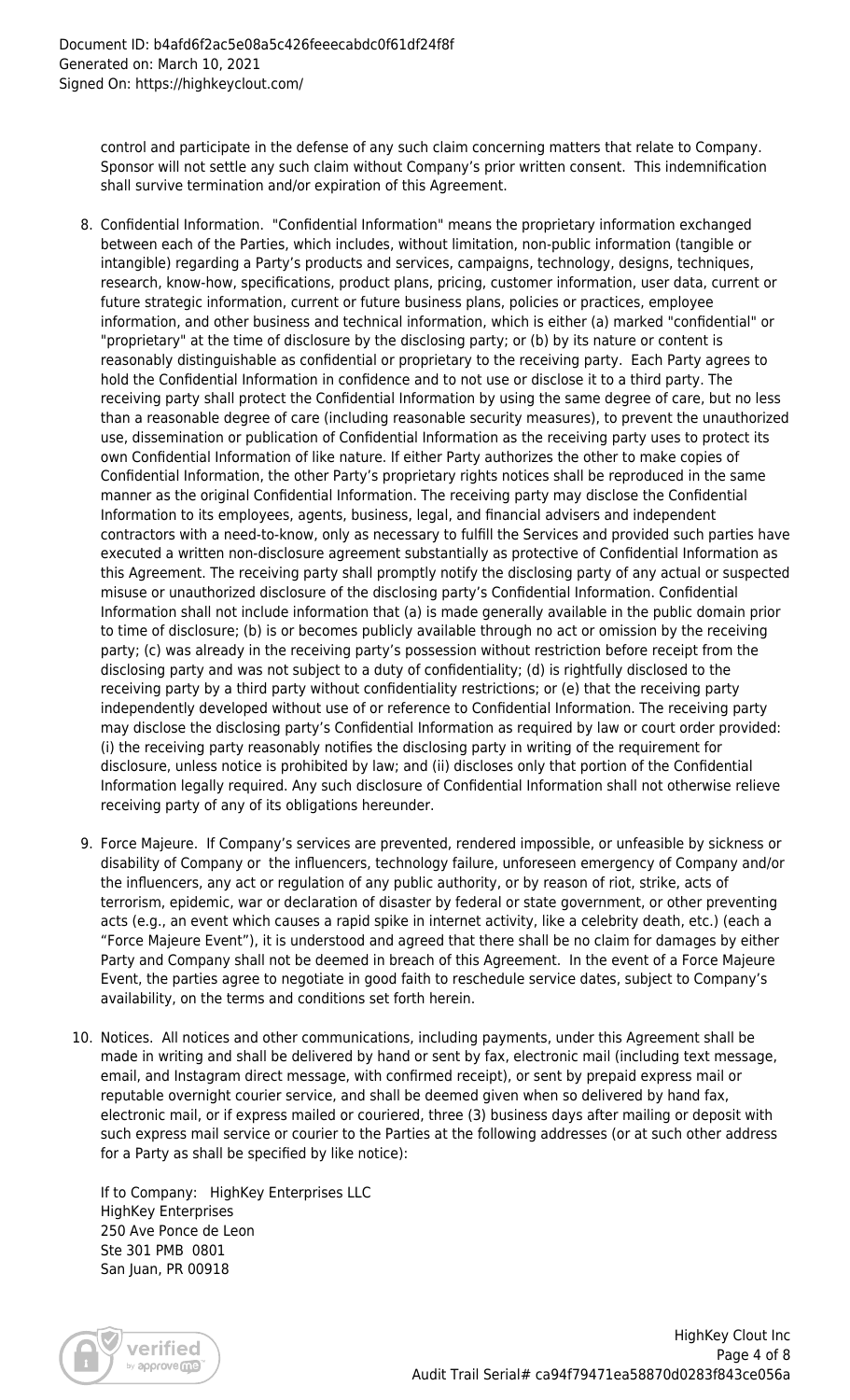Email: accounting@highkeyclout.com Attn.: Luke Lintz

If to Sponsor:

(Sponsor's contact and billing details can be found in the corresponding invoice after the transaction is processed)

- 11. Term and Termination.
	- This Agreement will commence on the Effective Date and, unless terminated earlier in accordance with the terms of this Agreement, will remain in force and effect for as long as the Giveaway is active and/or Company is performing the services outlined herein.
	- $\circ$  Either Party may terminate this Agreement if the other Party breaches any material term of this Agreement and fails to cure such breach. Neither Party hereunder shall be deemed in breach hereof until the non-breaching party provides the breaching party with written notice of said breach and the breaching party fails to cure said breach within ten (10) days of receiving such written notice; provided, Company shall be permitted to immediately terminate this Agreement at any time prior to receipt of the Participation Fee. Adequacy of cure shall be judged by the nonbreaching party's reasonable business judgment.
	- Upon expiration or termination of this Agreement, Sponsor will immediately cease using any/all deliverables other than as permitted under this Agreement.
	- Those terms that by their nature should survive expiration or termination of this Agreement shall survive, including, without limitation, each Party's respective obligations, ownership, and indemnification.
- 12. Dispute Resolution and Binding Arbitration. Client and Company recognize that disputes arising under this Agreement are best resolved at the working level by the Parties directly involved. Both Parties are encouraged to be imaginative in designing mechanisms and procedures to resolve disputes at this level. Such efforts shall include the referral of any remaining issues in dispute to higher authority within each participating Party's organization for resolution. Failing resolution of conflicts at the organizational level, Client and Company agree that any and all remaining controversies, claims or disputes arising out of or related to this Agreement or the interpretation, performance, or breach thereof, including alleged violations of statutory or common law rights or duties, and the determination of the scope or applicability of this agreement to arbitrate ("Dispute"), except as otherwise set forth below, shall be resolved according to the following procedures which shall constitute the sole dispute resolution mechanism hereunder. In the event that the Parties are unable to resolve any Dispute informally, then such Dispute shall be submitted to confidential final and binding arbitration to be administered by the American Arbitration Association (or any like organization successor thereto) in the Commonwealth of Puerto Rico in accordance with the American Arbitration Association's Commercial Arbitration Rules and Mediation Procedures. The arbitration shall be conducted, and the award shall be rendered in the English language. The parties agree that any and all disputes shall be submitted to confidential, binding arbitration, before a single neutral arbitrator, who shall possess no less than ten (10) years of experience in entertainment matters. Client further agrees to waive his/her right to a trial by jury. The arbitration shall be conducted before a single neutral arbitrator appointed in accordance with the Commercial Arbitration Rules. The arbitrator will provide a detailed written statement of decision, which will be part of the arbitration award and admissible in any judicial proceeding to confirm, correct or vacate the award. Unless the parties agree otherwise, the neutral arbitrator and the members of any appeal panel shall be former or retired judges or justices of any Commonwealth of Puerto Rico court. The Parties shall share the cost of the arbitration; provided, the prevailing party shall be entitled to their fees and costs associated with the arbitration, including outside attorney's fees. If either Party refuses to perform any or all of its obligations under the final arbitration award (following appeal, if applicable) within thirty (30) days of such award being rendered, then the other Party may enforce the final award in any court of competent jurisdiction in Puerto Rico. The Party seeking enforcement of any arbitration award shall be entitled to an award of all costs, fees and expenses, including reasonable outside attorney's fees, incurred in enforcing the award, to be pay by the Party against whom the enforcement is ordered. The arbitrator will have no authority to award consequential, special, indirect, punitive, exemplary or incidental damages, including, without limitation, lost profits and opportunity costs. Except as may be required by law, neither a party, nor the arbitrator may disclose the existence, content or results of any arbitration without the prior written consent of both parties, unless to protect or pursue a legal right. If either party, notwithstanding the foregoing, should attempt either to resolve

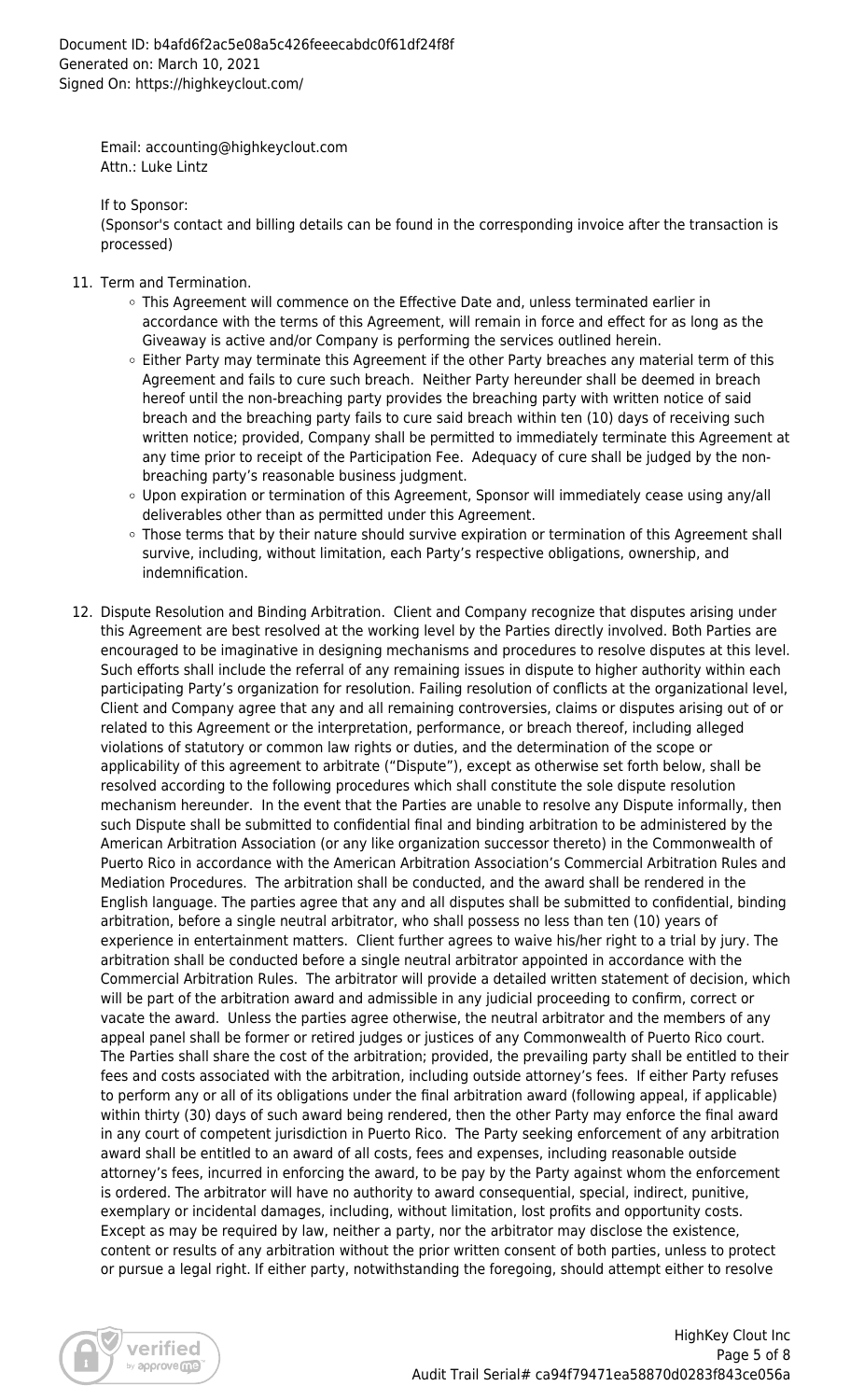any dispute arising in connection with this Agreement in a court of law or equity or to forestall, preempt, or prevent arbitration of any such dispute by resort to the process of a court of law or equity, and such dispute is ultimately determined to be arbitrable by such court of law or equity, the Arbitrator shall include in his award an amount for the other party equal to all of that other party's costs, including attorney's fees, incurred in connection with such arbitrability determination.

- 13. General.
	- $\circ$  Assignment. Sponsor shall not be permitted to assign, delegate or otherwise transfer this Agreement without the prior written consent of Company. Any attempted assignment, transfer or delegation, without such consent, will be void.
	- $\circ$  No Injunctive Relief. It is further agreed that Sponsor's rights and remedies in the event of a failure or an omission constituting a breach of the provisions of this Agreement shall be limited to the Sponsor's right, if any, to recover damages in an action at law, but in no event shall Sponsor be entitled by reason of any such breach to terminate this Agreement, or to enjoin Company in any way.
	- $\circ$  No Defamatory Statements. Sponsor agrees that Sponsor will not make any statement, or take any other action, to disparage, defame or compromise the goodwill of Company or its employees, owners and affiliates. In addition to injunctive relief and actual damages, Sponsor agrees any breach or violation by Sponsor of the foregoing sentence shall result in substantial damages and injury to Company, the precise amount of which would be extremely difficult or impracticable to determine. Accordingly, the parties have made a reasonable endeavor to estimate a fair compensation for potential losses and damages to Company and, therefore, Sponsor further agree, that in addition to the remedies set forth herein, Sponsor will also be obligated to pay, and agrees to pay to Company, the sum of One Million Dollars (\$1,000,000) as a reasonable and fair amount of liquidated damages to compensate Company for any loss or damage resulting from each breach by Sponsor of the forgoing terms. The parties intend that such damages constitute compensation and not a penalty. The parties hereto further agree that such sum bears a reasonable and proximate relationship to the actual damages which Company may suffer from each breach of the terms of this Agreement.
	- $\circ$  Release. Sponsor (on behalf of itself and its heirs, next of kin, spouse, guardians, legal representatives, employees, executors, administrators, agents, successors and assigns (collectively, the "Releasing Parties") hereby agree not to sue and irrevocably and unconditionally release, waive and forever discharges Company and their successors, assigns, licensees, distributors, sponsors, and advertisers, and each of the foregoing's respective past, present and future officers, directors, agents, representatives, shareholders and employees, jointly and individually (collectively, "Released Parties"), from any and all manner of liabilities, claims and demands of any kind or nature, whatsoever, in law or equity, whether known or unknown, suspected or unsuspected, and whether or not concealed or hidden, that Sponsor may now have or may hereafter have (including, but not limited to, for defamation, invasion of any rights of privacy, right of publicity or personality, intentional or negligent infliction of emotional distress, infringement of copyright or trademark or violation of any other right), which arise out of or relate in any way, directly or indirectly, to the Sweepstakes or any rights therein which Sponsor or any Releasing Parties ever had, now has, or in the future may have against any Released Parties. Sponsor acknowledges that there is a possibility that subsequent to the execution of this Agreement, Sponsor may discover facts or incur or suffer claims which were unknown or unsuspected at the time this Agreement was executed, and which if known by Sponsor at that time may have materially affected Sponsor's decision to execute this Agreement. Sponsor acknowledges and agrees that by reason of this Agreement, and the release contained in the preceding sentences, Sponsor is assuming any risk of such unknown facts and such unknown and unsuspected claims.
	- Limitation of Liability**:** Under no circumstances shall Company be liable to Sponsor for consequential, special, indirect, punitive, exemplary or incidental damages, including, without limitation, lost profits and opportunity costs, arising out of this Agreement, and Company's total liability in connection with this Agreement shall not exceed the Participation Fee amount.
	- $\circ$  Misc. This Agreement shall be construed in accordance with the laws of the Commonwealth of Puerto Rico. Jurisdiction and venue of all matters relating to this Agreement will be vested exclusively in the federal, state and local courts within the Commonwealth of Puerto Rico, to which the parties hereby agree to submit any controversy arising hereunder, excluding that body of law pertaining to conflicts of laws and agree to accept service by mail (including email) to the

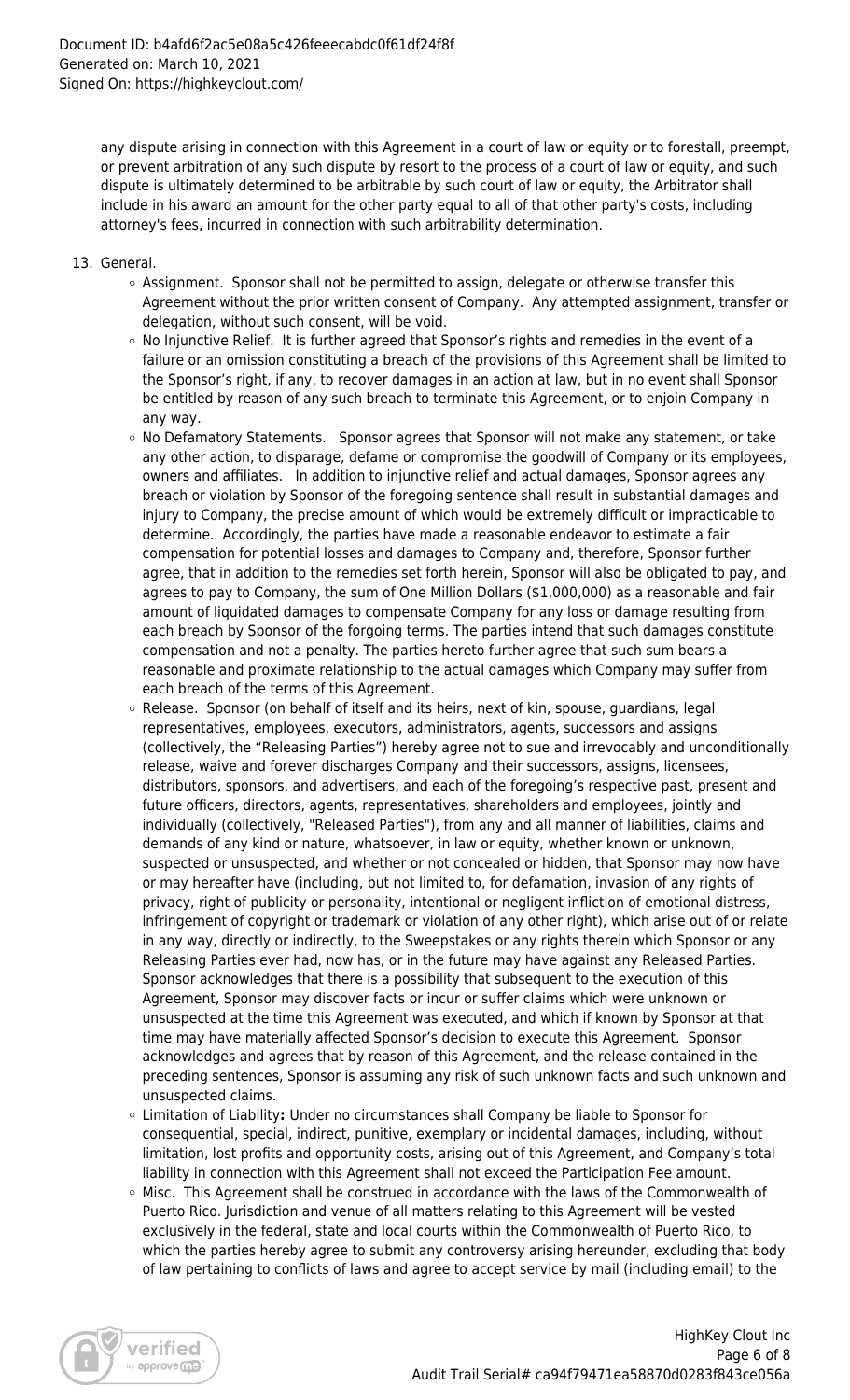address listed herein (or as such address may be amended as permitted herein). This Agreement, contains the full and complete understanding between the parties and supersedes all prior agreements and understandings, whether oral or written concerning the subject matter hereof. This Agreement may not be modified or changed except by a writing signed by all of the parties. Each of the parties acknowledges that no representation or promise not expressly contained in this Agreement has been made by the other or its agents or representatives. The failure of any Party to enforce at any time any of the provisions hereof shall not be construed to be a waiver of such provisions, or of such Party's rights thereafter to enforce any such provisions. In the event any provision of this Agreement is held to be invalid or in violation of any law, statute, regulation, order or lawful union or guild requirement, the Agreement shall be deemed modified to the minimum extent required in order to comply therewith and shall otherwise continue in full force and effect. This Agreement is executed in two (2) counterparts (digital signatures acceptable), whereas each Party shall retain one (1) counterpart. Each counterpart shall be deemed an original whereas both together shall constitute one and the same instrument. This Agreement is not intended, nor shall it be deemed or construed, to create a relationship of principal and agent or partnership or joint venture between the parties and neither Party shall have any power or authority to enter into any agreement on behalf of the other Party or to otherwise bind or obligate the other Party in any manner whatsoever. Sponsor has entered into this Agreement freely and voluntarily, and acknowledges that Sponsor either consulted with independent counsel before entering into this Agreement, or had the opportunity to do so, but elected not to.

Х